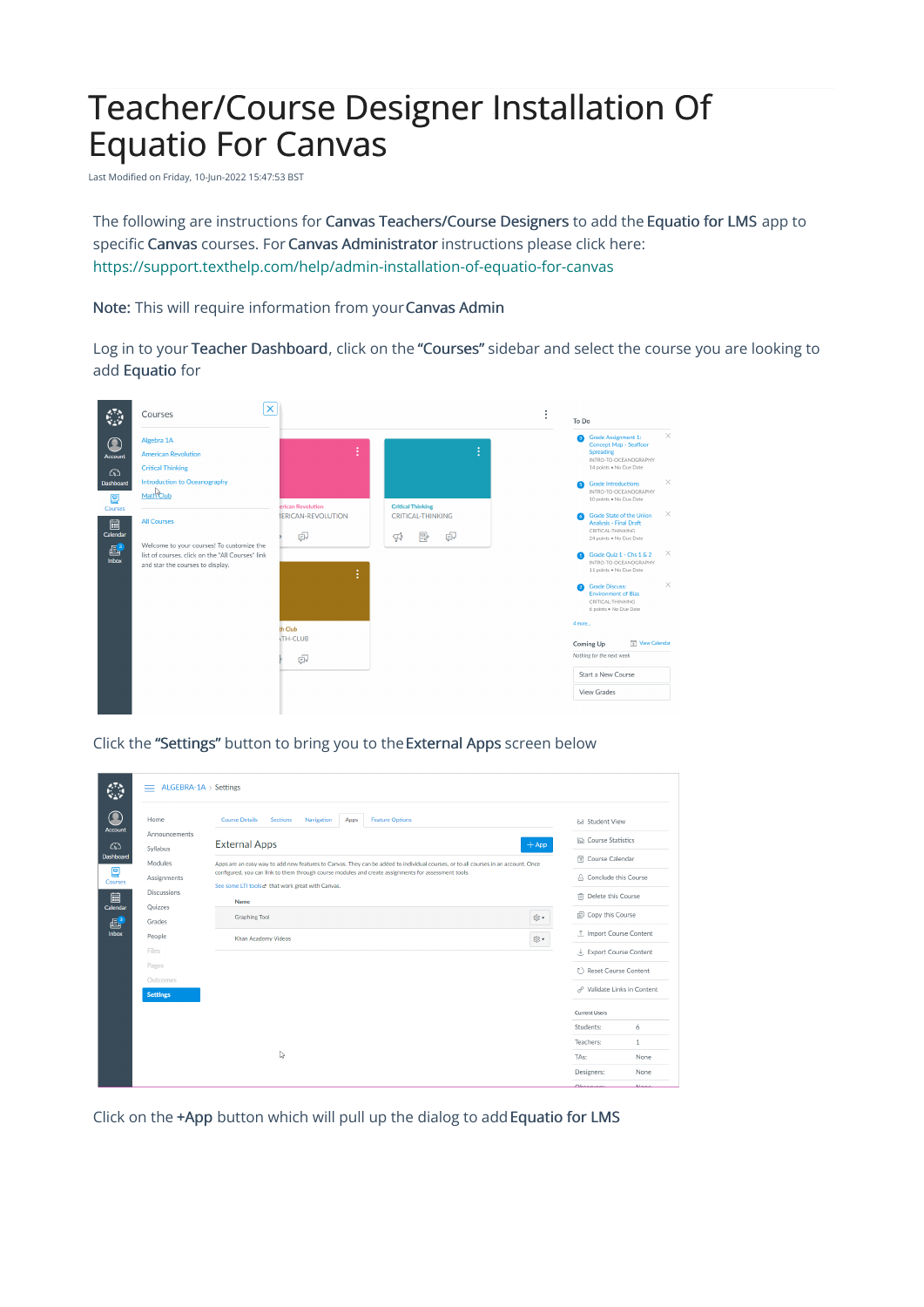| Announcements<br><b>External Apps</b><br>– App<br>Syllabus<br>Modules<br>Apps are an easy way to add new features to Canvas. They can be added to individual courses, or to all courses in an account. Once<br>configured, you can link to them through course modules and create assignments for assessment tools.<br>Assignments<br>See some LTI tools at that work great with Canvas.<br>Discussions<br>Name<br>Quizzes<br>@▼<br><b>Graphing Tool</b><br>Grades<br>People<br>® ▼<br>Khan Academy Videos<br>Files<br>↓ Export Course Content<br>Pages<br>( ) Reset Course Content<br>Outcomes<br><b>Settings</b><br><b>Current Users</b><br>Students:<br>Teachers:<br>TAs: | Home | <b>Course Details</b><br><b>Sections</b><br><b>Feature Options</b><br>Navigation<br>Apps |  | 6d Student View                        |      |
|------------------------------------------------------------------------------------------------------------------------------------------------------------------------------------------------------------------------------------------------------------------------------------------------------------------------------------------------------------------------------------------------------------------------------------------------------------------------------------------------------------------------------------------------------------------------------------------------------------------------------------------------------------------------------|------|------------------------------------------------------------------------------------------|--|----------------------------------------|------|
|                                                                                                                                                                                                                                                                                                                                                                                                                                                                                                                                                                                                                                                                              |      |                                                                                          |  | lin Course Statistics                  |      |
|                                                                                                                                                                                                                                                                                                                                                                                                                                                                                                                                                                                                                                                                              |      |                                                                                          |  | <b>司</b> Course Calendar               |      |
|                                                                                                                                                                                                                                                                                                                                                                                                                                                                                                                                                                                                                                                                              |      |                                                                                          |  | A Conclude this Course                 |      |
|                                                                                                                                                                                                                                                                                                                                                                                                                                                                                                                                                                                                                                                                              |      |                                                                                          |  | <b>fili</b> Delete this Course         |      |
|                                                                                                                                                                                                                                                                                                                                                                                                                                                                                                                                                                                                                                                                              |      |                                                                                          |  | <b><i><u></u></i></b> Copy this Course |      |
|                                                                                                                                                                                                                                                                                                                                                                                                                                                                                                                                                                                                                                                                              |      |                                                                                          |  | ① Import Course Content                |      |
|                                                                                                                                                                                                                                                                                                                                                                                                                                                                                                                                                                                                                                                                              |      |                                                                                          |  |                                        |      |
|                                                                                                                                                                                                                                                                                                                                                                                                                                                                                                                                                                                                                                                                              |      |                                                                                          |  |                                        |      |
|                                                                                                                                                                                                                                                                                                                                                                                                                                                                                                                                                                                                                                                                              |      |                                                                                          |  |                                        |      |
|                                                                                                                                                                                                                                                                                                                                                                                                                                                                                                                                                                                                                                                                              |      |                                                                                          |  | Validate Links in Content              |      |
|                                                                                                                                                                                                                                                                                                                                                                                                                                                                                                                                                                                                                                                                              |      |                                                                                          |  |                                        |      |
|                                                                                                                                                                                                                                                                                                                                                                                                                                                                                                                                                                                                                                                                              |      |                                                                                          |  |                                        | 6    |
|                                                                                                                                                                                                                                                                                                                                                                                                                                                                                                                                                                                                                                                                              |      |                                                                                          |  |                                        | 1    |
|                                                                                                                                                                                                                                                                                                                                                                                                                                                                                                                                                                                                                                                                              |      |                                                                                          |  |                                        | None |
| Designers:                                                                                                                                                                                                                                                                                                                                                                                                                                                                                                                                                                                                                                                                   |      |                                                                                          |  |                                        | None |



|              | $=$ ALGEBRA-1A > Settings  |                              | Add App                                    |                        | $\times$           |         |                                         |                |
|--------------|----------------------------|------------------------------|--------------------------------------------|------------------------|--------------------|---------|-----------------------------------------|----------------|
|              |                            |                              | Configuration Type                         |                        |                    |         |                                         |                |
|              |                            |                              | Manual Entry                               |                        |                    |         |                                         |                |
| Account      | Home                       | Course De                    | <b>Manual Entry</b>                        |                        |                    |         | 63 Student View                         |                |
| ෬            | Announcements<br>Syllabus  | <b>Externa</b>               | <b>By URL</b><br>Paste XML                 | P,                     |                    | App     | <b>LED</b> Course Statistics            |                |
| Dashboard    |                            |                              | By LTI 2 Registration URL<br>Consumer Key  | Shared Secret          |                    |         | <b>司 Course Calendar</b>                |                |
| 凰            | Modules                    | Apps are an<br>configured, y | Consumer Key                               | Shared Secret          |                    | nce     |                                         |                |
| Courses      | Assignments                | See some LT                  |                                            |                        |                    |         | <b>A</b> Conclude this Course           |                |
| 匾            | <b>Discussions</b>         | Nam                          | Launch URL<br>Launch URL                   |                        |                    |         | m Delete this Course                    |                |
| Calendar     | Quizzes                    | Grap                         | Domain                                     | Privacy                |                    | 83、     | 同 Copy this Course                      |                |
| 倡            | Grades                     |                              | Domain                                     | Anonymous              | $\bar{\mathrm{v}}$ |         |                                         |                |
| Inbox        | People                     | Khar                         |                                            |                        |                    | 83、     | ① Import Course Content                 |                |
|              | Files                      |                              | Custom Fields                              |                        |                    |         | ↓ Export Course Content                 |                |
|              | Pages                      |                              | Custom Fields                              |                        |                    |         | Reset Course Content                    |                |
|              | Outcomes                   |                              |                                            |                        |                    |         |                                         |                |
|              | <b>Settings</b>            |                              |                                            |                        |                    |         | √ Validate Links in Content             |                |
|              |                            |                              | One per line. Format: name=value           |                        |                    |         | <b>Current Users</b>                    |                |
|              |                            |                              | Description                                |                        |                    |         |                                         |                |
|              |                            |                              | Description                                |                        |                    |         | Students:                               | $\ddot{\circ}$ |
|              |                            |                              |                                            |                        |                    |         | Teachers:                               | $1\,$          |
|              |                            |                              |                                            |                        |                    |         | TAs:                                    | None           |
|              |                            |                              |                                            |                        |                    |         | Designers:                              | None           |
|              | ALGEBRA-1A > Settings<br>≡ |                              |                                            |                        |                    |         |                                         |                |
| Ω            | Home                       |                              | Course Details Sections<br>Navigation Apps | <b>Feature Options</b> |                    |         | 63 Student View                         |                |
| Account<br>෬ | Announcements<br>Syllabus  | <b>External Apps</b>         |                                            |                        |                    | $+$ App | <b>In Course Statistics</b>             |                |
| Dashboard    | Modules                    | Apps are an                  | Add App                                    |                        | ×                  | ice     | <b>司 Course Calendar</b>                |                |
| 囯            | Assignments                | configured, y                |                                            |                        |                    |         | <b>A</b> Conclude this Course           |                |
| Courses      | <b>Discussions</b>         | See some LT                  | Configuration Type<br>By URL               |                        |                    |         |                                         |                |
| 臝            |                            | Nam                          |                                            |                        | ۰                  |         | 而 Delete this Course                    |                |
| Calendar     | Quizzes<br>Grades          | Grap                         | Name<br>Name                               |                        |                    | @ •     | <b><i>a</i></b> Copy this Course        |                |
| 昼<br>Inbox   | People                     | Khar                         | Consumer Key                               | Shared Secret          |                    | @ •     | 1 Import Course Content                 |                |
|              | <b>Files</b>               |                              | Consumer Key                               | Shared Secret          |                    |         | Export Course Content                   |                |
|              | Pages                      |                              | Config URL                                 |                        |                    |         | C Reset Course Content                  |                |
|              | Outcomes                   |                              | Config URL                                 |                        |                    |         |                                         |                |
|              | <b>Settings</b>            |                              | Example: https://example.com/config.xml    |                        |                    |         | $\mathcal{O}$ Validate Links in Content |                |
|              |                            |                              |                                            |                        | Submit<br>Cancel   |         | <b>Current Users</b>                    |                |
|              |                            |                              |                                            |                        |                    |         | Students:                               | 6              |
|              |                            |                              |                                            |                        |                    |         | Teachers:                               | $\mathbf{1}$   |
|              |                            |                              |                                            |                        |                    |         | TAs:                                    | None           |
|              |                            |                              |                                            |                        |                    |         | Designers:                              | None           |
|              |                            |                              |                                            |                        |                    |         |                                         |                |

Fill out the fields for the Add App screen as follows:

Name: Equatio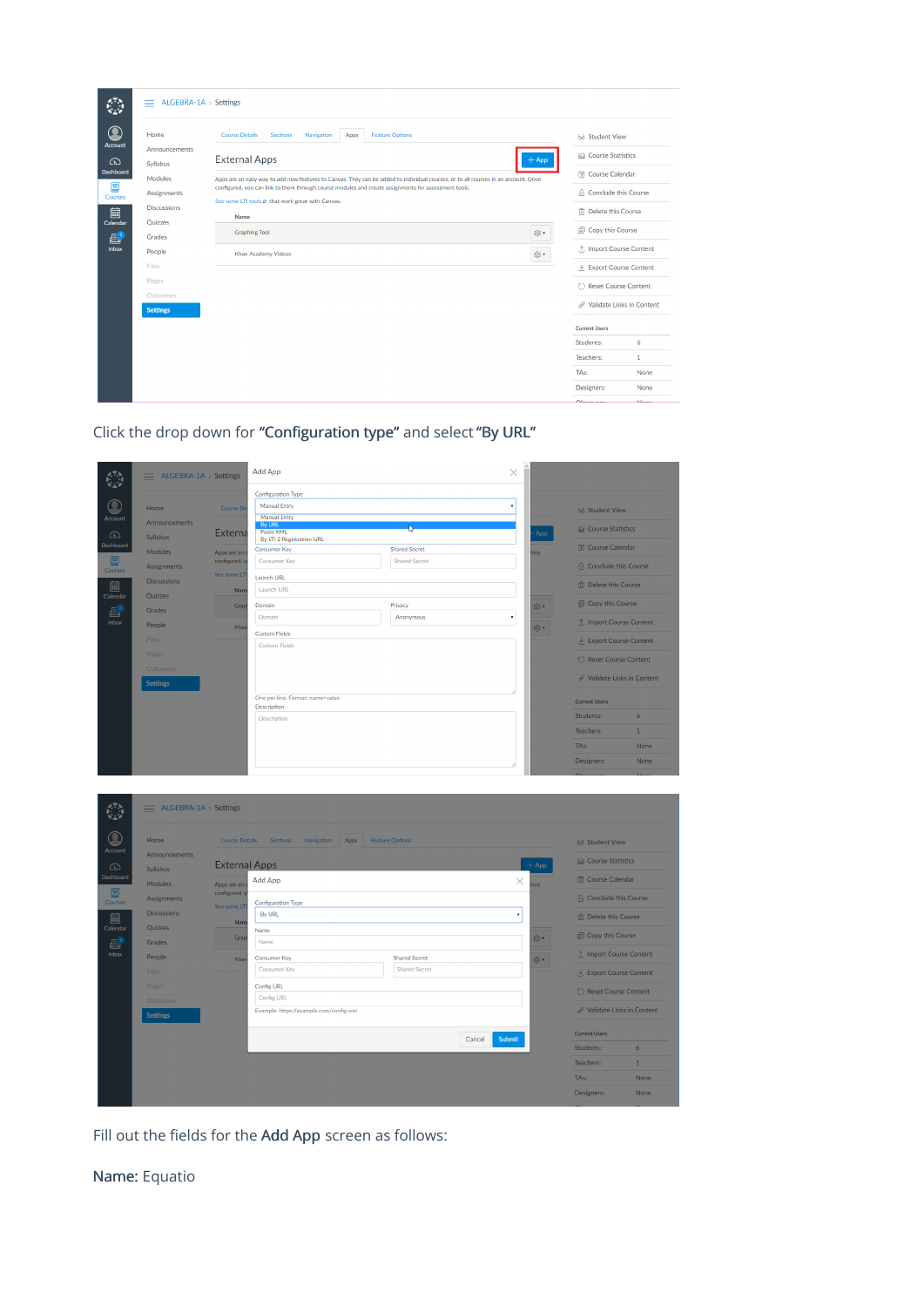## Consumer Key: This will be your Product Code

Shared Secret and Config URL can be found in the purchase email along with your Product Code. If you have not received these or have any questions, please contact us directly at support@texthelp.com

Once these have been entered click Submit. A green confirmation screen that the app was successfully added will appear, and Equatio will appear under your External Apps list

|                                                                                                   |                                                                                                                                                                    | The app was added                                                                                                                                                                                                                                                                                                                                                                                                                                                                                                                       |                                                                                                                                                                                                          |                                           |
|---------------------------------------------------------------------------------------------------|--------------------------------------------------------------------------------------------------------------------------------------------------------------------|-----------------------------------------------------------------------------------------------------------------------------------------------------------------------------------------------------------------------------------------------------------------------------------------------------------------------------------------------------------------------------------------------------------------------------------------------------------------------------------------------------------------------------------------|----------------------------------------------------------------------------------------------------------------------------------------------------------------------------------------------------------|-------------------------------------------|
| $\bf O$<br><b>Account</b><br>෬<br>Dashboard<br>₽<br><b>Courses</b><br>匾<br>Calendar<br>區<br>Inbox | ALGEBRA-1A > Settings<br>$=$<br>Home<br>Announcements<br>Syllabus<br>Modules<br>Assignments<br><b>Discussions</b><br>Quizzes<br>Grades<br>People<br>Files<br>Pages | <b>Course Details</b><br><b>Sections</b><br><b>Feature Options</b><br>Navigation<br>Apps<br><b>External Apps</b><br>$+$ App<br>Apps are an easy way to add new features to Canvas. They can be added to individual courses, or to all courses in an account. Once<br>configured, you can link to them through course modules and create assignments for assessment tools.<br>See some LTI tools $e^*$ that work great with Canvas.<br><b>Name</b><br>EquatIO<br>@ -<br><b>Graphing Tool</b><br>@ -<br><b>Khan Academy Videos</b><br>@ - | 68 Student View<br><b>In Course Statistics</b><br><b>同</b> Course Calendar<br>A Conclude this Course<br>而 Delete this Course<br>Copy this Course<br>.1. Import Course Content<br>↓ Export Course Content |                                           |
|                                                                                                   | Outcomes<br><b>Settings</b>                                                                                                                                        |                                                                                                                                                                                                                                                                                                                                                                                                                                                                                                                                         | ( ) Reset Course Content<br>& Validate Links in Content<br><b>Current Users</b><br>Students:<br>Teachers:<br>TA <sub>s:</sub><br>Designers:<br>Observators                                               | 6<br>$\mathbf{1}$<br>None<br>None<br>Mone |

Click the gear icon next to Equatio under External Apps and select "Edit" - under the Launch URL field, add "https://equatio-lti.texthelp.com" then click Submit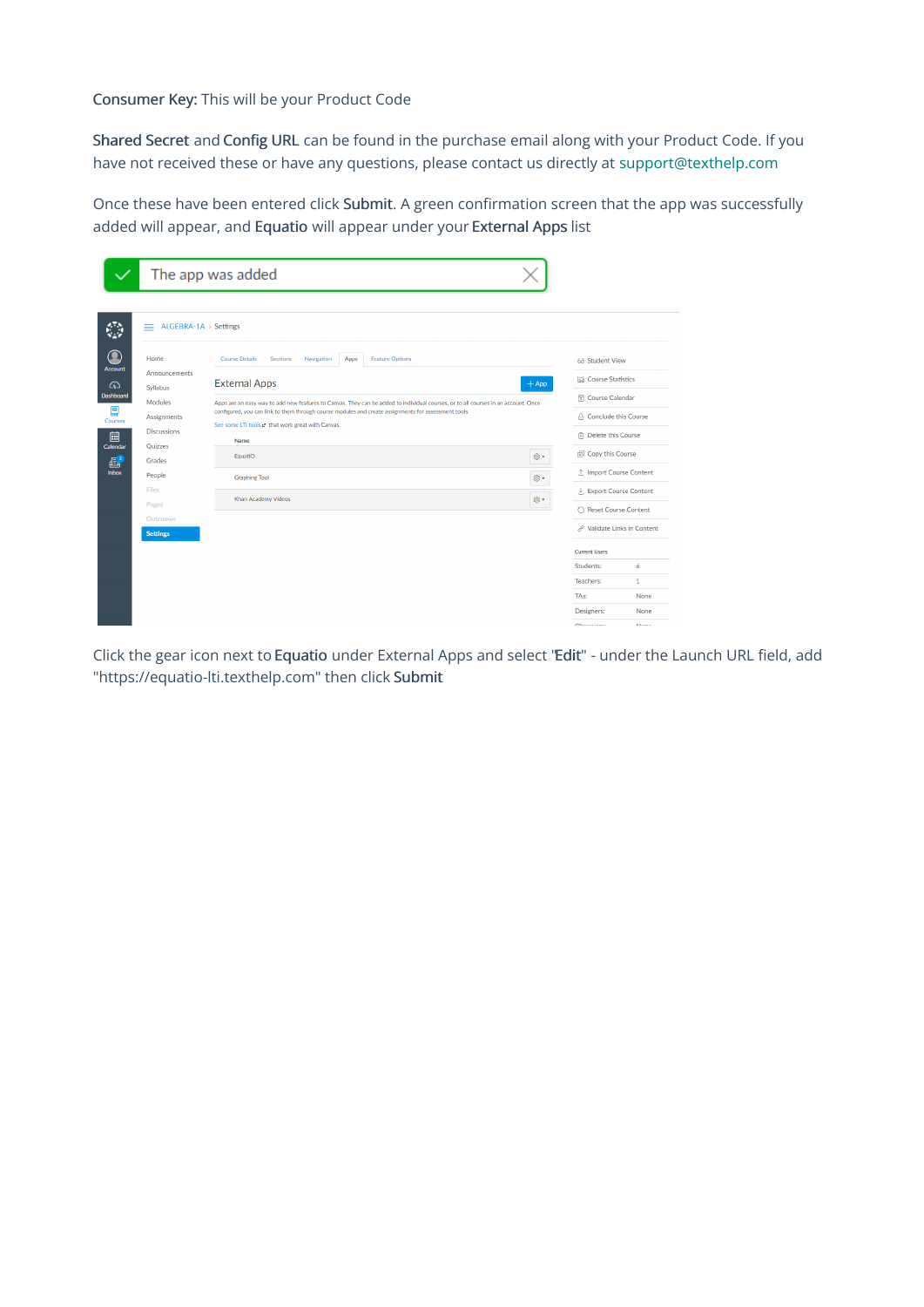| Apps                     | <b>Edit App</b>                                 | ×                               | re to Comm    |
|--------------------------|-------------------------------------------------|---------------------------------|---------------|
|                          |                                                 |                                 | ent View      |
|                          | Name                                            |                                 | se Statistics |
| nvas. They<br>modules an | EquatIO                                         |                                 |               |
|                          | Consumer Key                                    | Shared Secret                   | rse Calendar  |
| as.                      | <b>GNAE</b>                                     | [Unchanged]                     | clude this Co |
|                          | Launch URL                                      |                                 | te this Cour  |
|                          | https://equatio-lti.texthelp.com                |                                 |               |
|                          | Domain                                          | Privacy                         | v this Cours  |
|                          | texthelp.com                                    | Name Only<br>$\pmb{\mathrm{v}}$ | ort Course C  |
|                          | Custom Fields                                   |                                 | ort Course C  |
|                          | domain=yourdomain com                           |                                 |               |
|                          |                                                 |                                 | et Course Co  |
|                          |                                                 |                                 | late Links in |
|                          |                                                 |                                 | ers           |
|                          | One per line. Format: name=value<br>Description |                                 |               |
|                          | Description                                     |                                 |               |
|                          |                                                 |                                 |               |
|                          |                                                 |                                 |               |
|                          |                                                 |                                 | S:            |
|                          |                                                 |                                 | 'S:           |
|                          | Submit<br>Cancel                                |                                 |               |

You should see a green confirmation window letting you know the app has been configured successfully:



To ensure the app has been added correctly, click on the gear icon to the right ofEquatio, and select "Placements"

You should see the following text under App Placements indicating the app was successfully configured and installed: